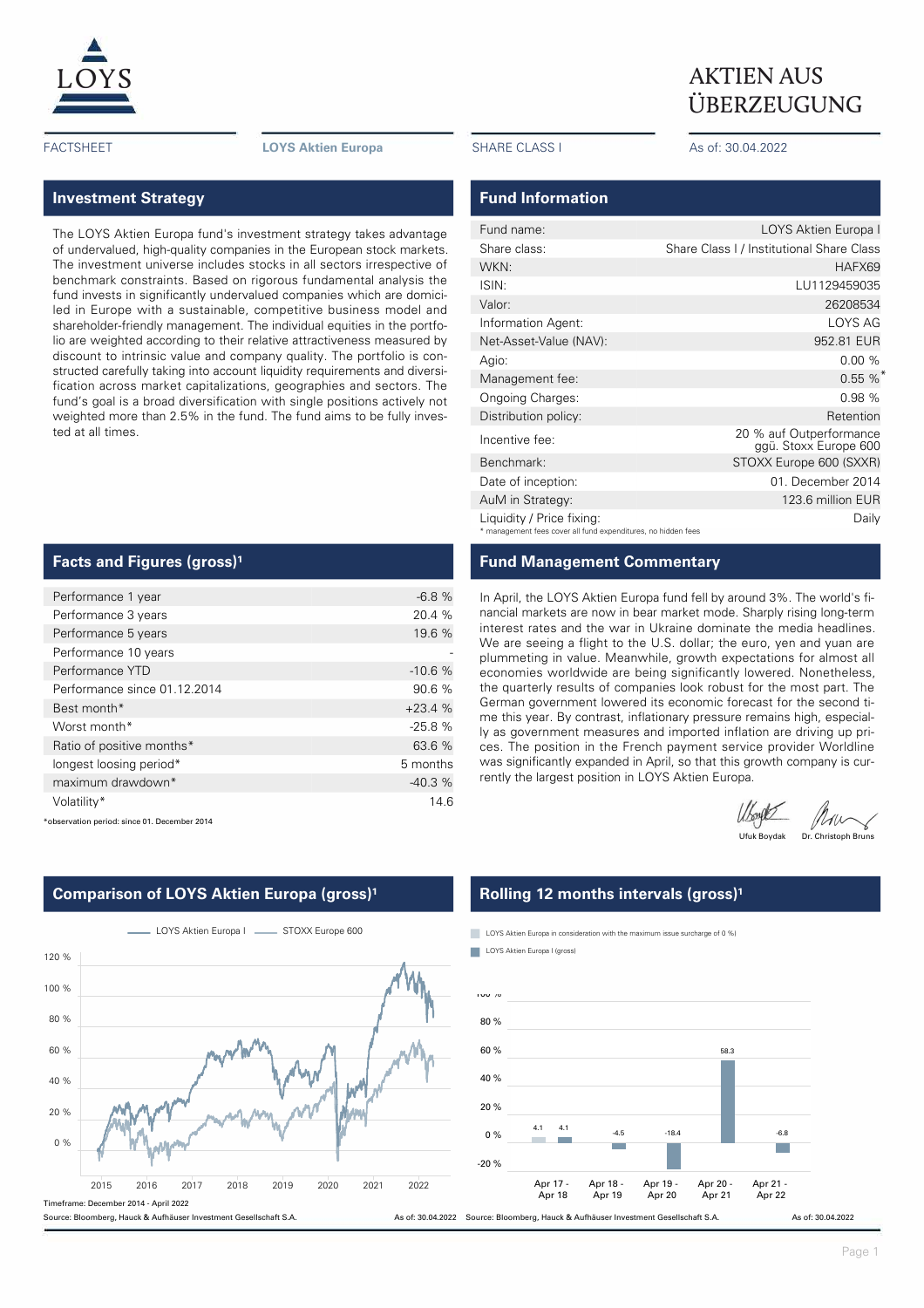

# $\underline{LOYS}$  AKTIEN AUS ÜBERZEUGUNG

FACTSHEET **LOYS Aktien Europa** SHARE CLASS I As of: 30.04.2022

# **Portfolio Overview LOYS Aktien Europa**

| TOP-5-HOLDINGS (30.04.2022)  |  |        | Country-Allocation (30.04.2022) |         | Industries-Allocation (30.04.2022) |  |         |  |
|------------------------------|--|--------|---------------------------------|---------|------------------------------------|--|---------|--|
| EDAG                         |  | 4.32 % | Great Britain                   | 27.88 % | Information Technology             |  | 29.48 % |  |
| <b>Brunel</b>                |  | 4.11 % | Germany                         | 15.41 % | Industrials                        |  | 22.35 % |  |
| Mears                        |  | 4.10 % | Sweden                          | 11.05 % | <b>Consumer Discretionary</b>      |  | 19.91 % |  |
| AcadeMedia                   |  | 4.03 % | Netherlands                     | 7.58 %  | <b>Consumer Staples</b>            |  | 7.16 %  |  |
| <b>MAX Automation</b>        |  | 3.58%  | France                          | 7.27 %  | <b>Telecommunication Services</b>  |  | 6.22%   |  |
| Source: LOYS Investment S.A. |  |        |                                 |         |                                    |  |         |  |

### **Performance in Percent (gross)<sup>1</sup>**

| Year                        | Jan    | Feb                      | Mar     | Apr    | May    | Jun    | Jul                      | Aug    | Sep    | Oct    | Nov    | <b>Dec</b> | Year              |
|-----------------------------|--------|--------------------------|---------|--------|--------|--------|--------------------------|--------|--------|--------|--------|------------|-------------------|
| 2014                        | ۰      | $\overline{\phantom{a}}$ | ۰       |        |        | ۰      | $\overline{\phantom{a}}$ |        |        | ۰.     | ٠      | 3.8        | 3.8               |
| 2015                        | 6.3    | 6.1                      | 6.5     | 0.4    | 3.3    | $-3.3$ | 3.6                      | $-5.0$ | $-4.6$ | 6.5    | 2.7    | 0.5        | 24.5              |
| 2016                        | $-6.6$ | 0.2                      | 5.3     | 1.3    | 1.9    | $-6.1$ | 6.0                      | 0.6    | 0.9    | $-1.0$ | 0.6    | 6.2        | 8.7               |
| 2017                        | 2.2    | 2.5                      | 3.2     | 4.9    | 1.9    | $-2.1$ | 0.5                      | $-2.7$ | 4.8    | 0.8    | $-0.6$ | 1.4        | 17.8              |
| 2018                        | 1.7    | $-1.5$                   | $-1.9$  | 1.9    | 1.7    | $-2.1$ | 2.9                      | $-1.5$ | $-3.1$ | $-9.1$ | $-1.2$ | $-8.2$     | $-19.3$           |
| 2019                        | 9.5    | 2.1                      | $-0.6$  | 6.6    | $-6.2$ | 0.5    | $-0.3$                   | $-2.8$ | 3.4    | 1.9    | 6.4    | 3.6        | 25.7              |
| 2020                        | $-3.0$ | $-6.1$                   | $-25.8$ | 13.7   | 1.8    | 3.2    | $-0.7$                   | 4.8    | 0.4    | $-4.9$ | 23.4   | 4.8        | 3.8               |
| 2021                        | 1.2    | 4.9                      | 6.1     | 4.1    | 1.8    | 1.0    | 1.4                      | 3.4    | $-5.3$ | 1.0    | $-3.6$ | 5.0        | 22.3              |
| 2022                        | $-4.0$ | $-1.4$                   | $-2.9$  | $-2.7$ | ۰      | ۰      | $\overline{\phantom{a}}$ |        |        |        |        | ۰          | $-10.6$           |
| Source: CleverSoft FondsDB™ |        |                          |         |        |        |        |                          |        |        |        |        |            | As of: 30.04.2022 |



# **LOYS AG at a Glance Contact Contact**

#### Company Philosophy

- Owner-managed independent company with aligned interests
- Board and management are invested in the funds
- Specialization on equity markets
- Fair and transparent fee structure

#### Investment Philosophy

- Active and consequent fund management
- Value driven, fundamental bottom-up approach
- Investments are defined by quantitative and qualitative factors
- Consistent execution of investment decisions

### Fund Manager

- Highly experienced Fund Management
- Proven, successful track-record
- Continuous outperformance of Stoxx Europe 600 • Backed by experienced, qualified investment team

### **Rolling 5-year Intervals (gross)<sup>1</sup> <b>Return/Risk Diagram**



Timeframe: April 2017 - April 2022

Source: Bloomberg, Hauck Aufhäuser Lampe Privatbank AG As of: 30.04.2022

### **LOYS AG**

Barckhausstr. 10 60325 Frankfurt am Main T: 069-2475444-0 F: 069-2475444-19 Mail: info@loys.de www.loys.de